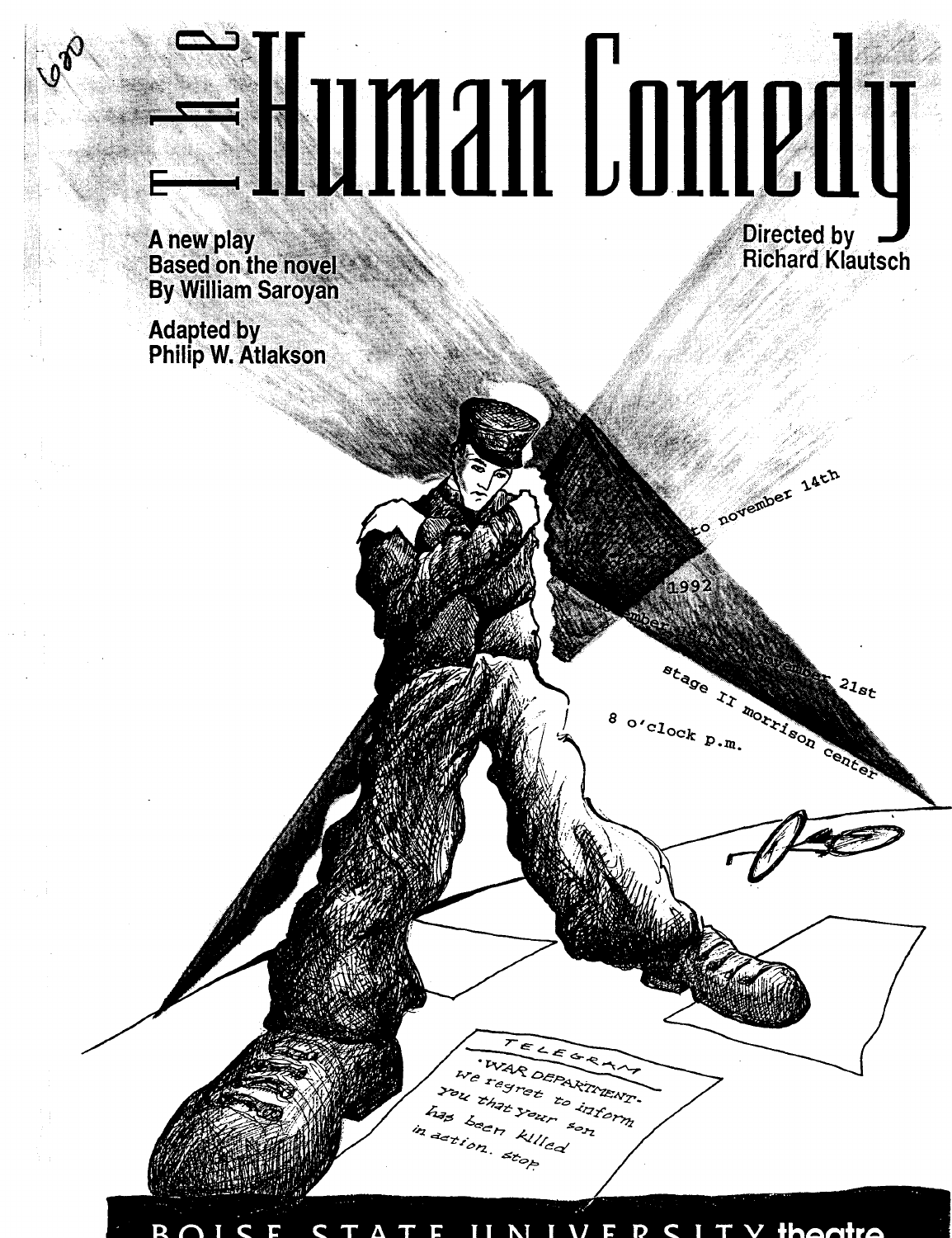## BOISE STATE UNIVERSITY DEPARTMENT OF THEATRE ARTS PRESENTS

 $\sim$ 

## **WILLIAM SAROYAN'S**

# **THE**

# **HUMAN COMEDY**

ADAPTED FOR THE STAGE BY PHILIP W. ATLAKSON

## **CAST**

## in order of appearance

| <b>JAMIE YOUNG</b>  |
|---------------------|
|                     |
|                     |
|                     |
| <b>PAUL MERRILL</b> |
|                     |
|                     |
|                     |
|                     |
|                     |
|                     |
|                     |
|                     |
|                     |
|                     |
|                     |
|                     |
|                     |
|                     |
|                     |
|                     |
|                     |
|                     |
|                     |
|                     |
|                     |
|                     |
|                     |
|                     |
|                     |
| <b>PAUL MERILL</b>  |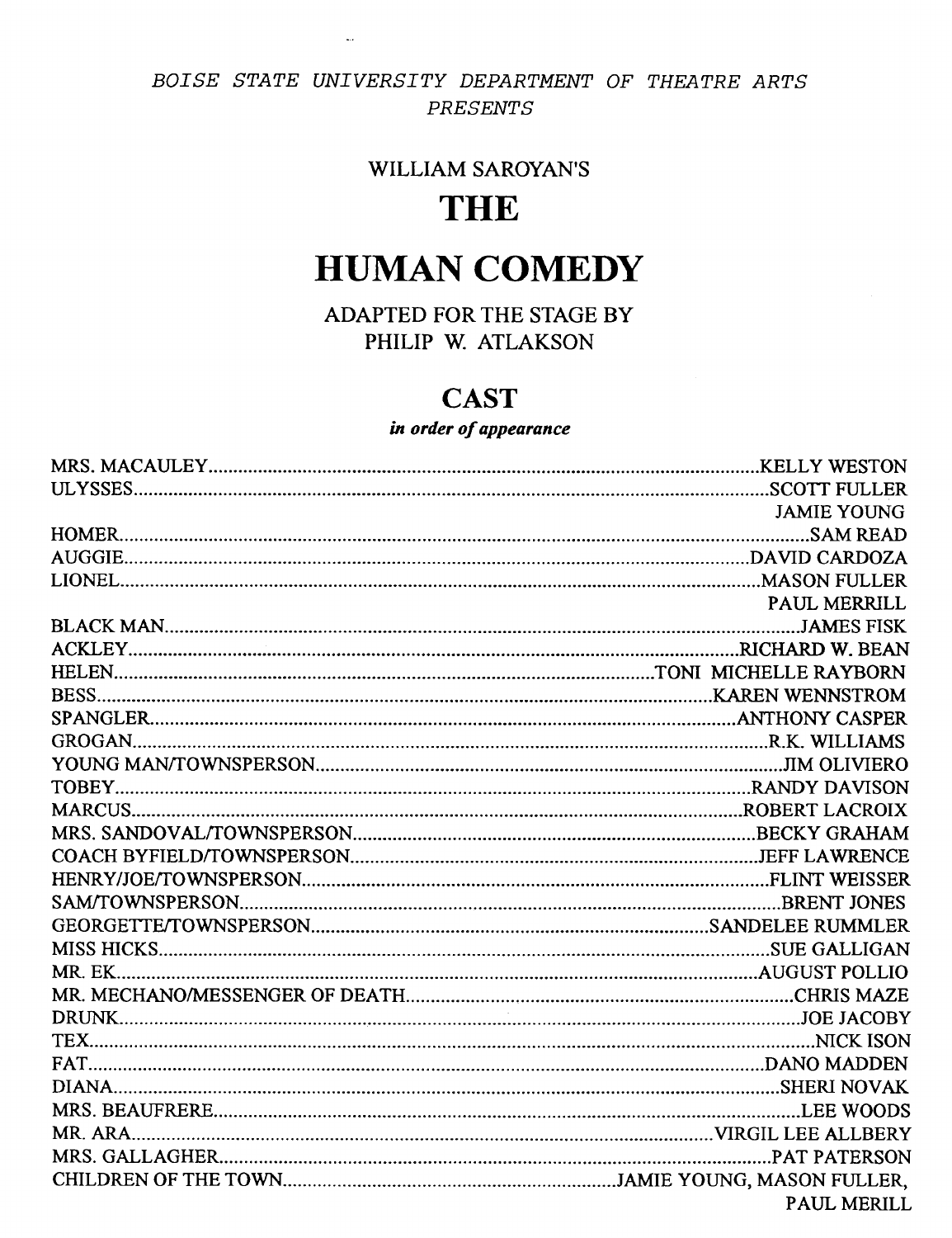## ARTISTIC STAFF

## PRODUCTION STAFF

| <b>ANN HOSTE</b>      |
|-----------------------|
|                       |
| <b>TED CHALLENGER</b> |
|                       |
|                       |
|                       |
|                       |

### FROM THE PLAYWRIGHT ON THE ADAPTATION PROCESS

I first read "The Human Comedy" four or five years ago. I cried when I read it. I thought about adapting it into a stage play; I had images of children bombing around the stage on cluncky, old bicycles. But that was as far as I got.

Two years ago during the intermission of "The Grapes of Wrath" at The Cort Theatre in New York, I turned to my wife and blurted out with some force, "I can do 'The Human Comedy'". We weren't talking about it, it hadn't even been on my mind, but something in the Steppenwolf Production of that other great American work inspired a determination to do it. A lot of the second act of the <sup>p</sup>lay was lost to me that night; I was so distracted

I read the book several more times. I cried every time I read it.

Then, last Fall I proposed a production of"The Human Comedy" for the '92-'93 BSU Theatre Arts main season. There was no script, no treatment, no outline, only a few scattered notes and the determination to do it; that was enough.

With it on the calendar it was time to get serious about the task of adaptaion. The following semester I offered a course that would get students to mine what dramatic potential they could find in what suddenly showed itself to be a novel quick to resolve it's own conflicts. The semester ended with a reading of a draft written exclusively by the students. When it was over most of them were probably disappointed; the biggest success of the class had been to reveal the dramatic weakness of the novel. But that is not to say that we wasted our time; my goal was not a finished dramatic work anyway. I'm very thankful to them for their assistance.

When I finally got around to drafting the play this past August, I turned out a script in about a week (part of which was spent at <sup>a</sup> conference in Atlanta). When I got back in town the wheels of production were already turning. Naturally, the director and designers were anxious about seeing a script. So, I sat down to my computer and typed and cried.

Now ... people always want to know what a play is about. To that I have no more comment than the play itself. But one thing I do know, this play is not about crying.

Special thanks to Robert Setrakian of the William Saroyan Foundation, San Francisco and Arthur Horan of the Palmer and Dodge Agency, Boston for permission to adapt "The Human Comedy" into a stage script.

This adaptation is dedicated to the memory of my grandmother, Delberta Brown.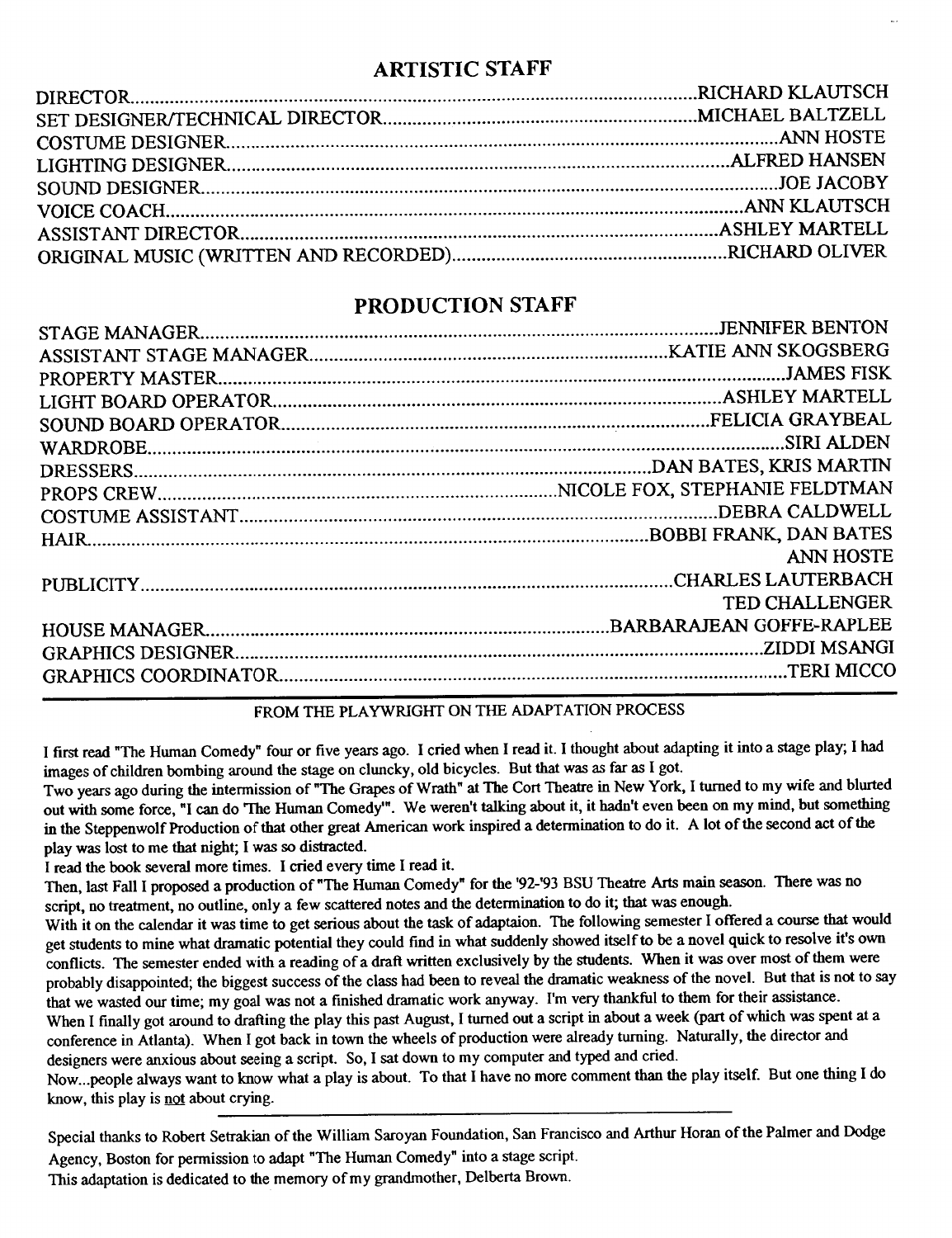## ' **The Kennedy Center American College Theater Festival**

Presented and Produced by The John F. Kennedy Center for the Performing Arts Supported in Part by The Kennedy Center Corporate Fund The U.S. Department of Education Ryder System

This production is an Associate entry in the Kennedy Center American College Theater Festival (KC/ACTF). The aims of this national theater education program are to identify and promote quality in college-level theater production. To this end, each production entered is eligible for adjudication by <sup>a</sup> regional KC/ACTF reprsentative, and certain students are selected to participate in KC/ACTF programs involving awards, scholarships, and special grants for actors, playwrights,

designers, and critics at both the regional and national levels. Last year more than 800 productions and 17,000 students participated in the Kennedy Center American College Theater Festival nationwide. By entering this production, our department is sharing in the KC/ACTF goals to help college theater grow and to focus attention on the exemplary work produced in college and university theaters across the nation.

#### **SPECIAL THANKS**

Timothy Breiding

#### Robert Bunch

#### Idaho Shakespeare Festival

#### Lens Crafters

Idaho Heritage Inn for the great bicycles.

#### IJA Productions

Idaho Commission on the Arts

Richard Oliver and Big Sky Productions

Michelle Fisk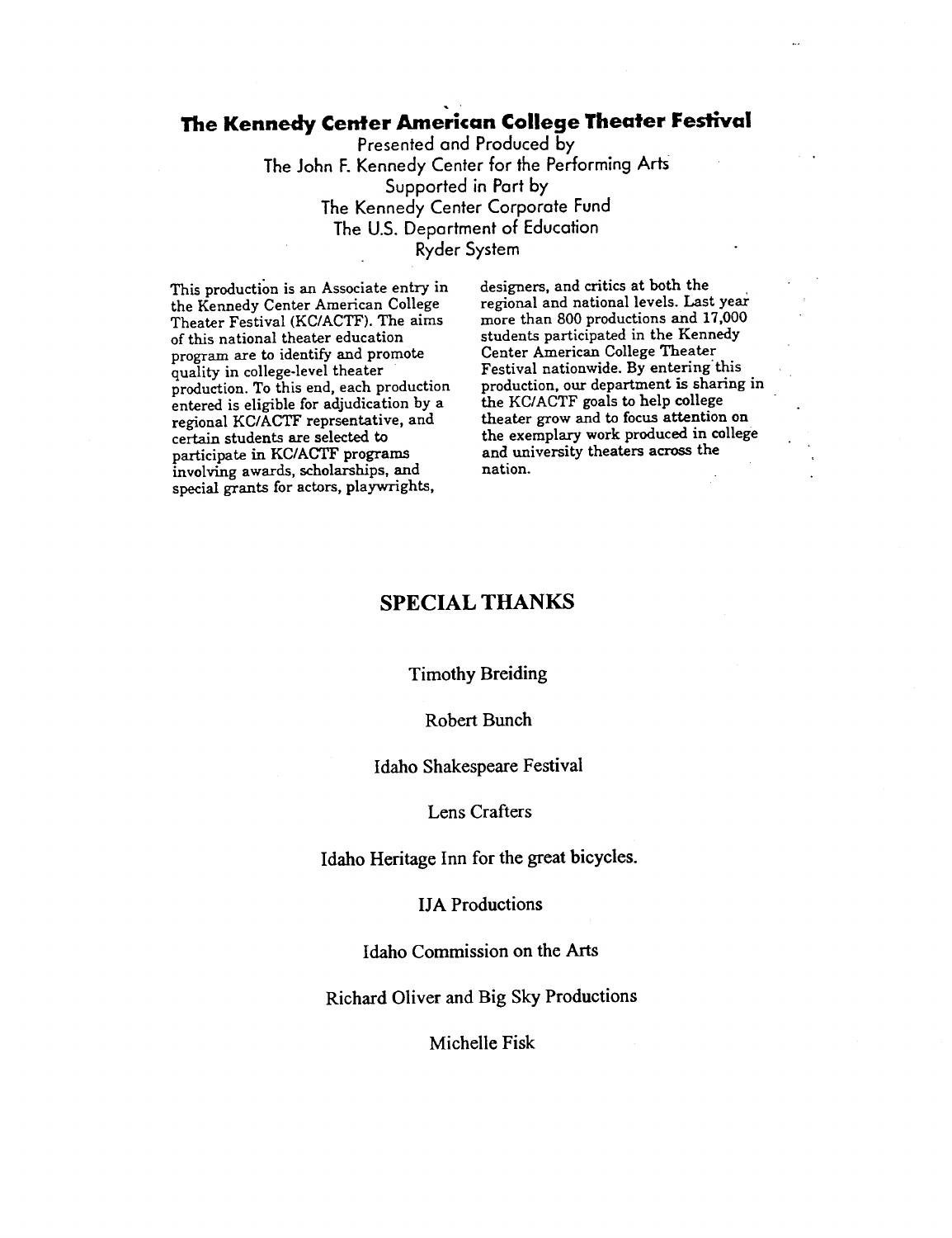

#### FOR INFORMATION ON PURCHASING AD SPACE IN FUTURE BSU THEATRE ARTS PRODUCTION PROGRAMS: CALL 385-3981 AND LEAVE A MESSAGE.

## THERE WILL BE A 10 MINUTE INTERMISSION AT THE END OF ACT I.